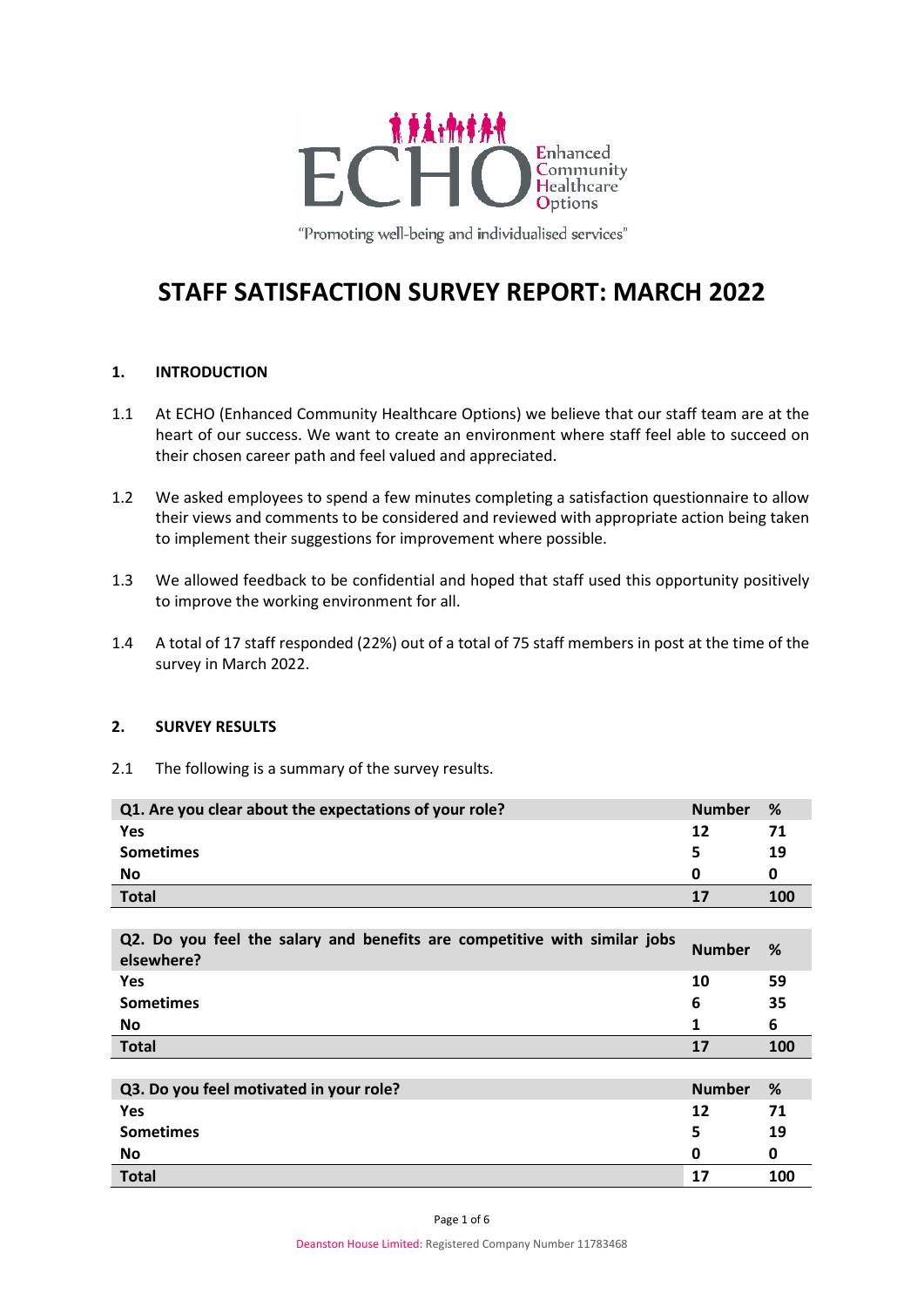| Q4. Do you feel you are making a positive difference to the lives of the people | <b>Number</b> | %           |
|---------------------------------------------------------------------------------|---------------|-------------|
| being supported?                                                                |               |             |
| Yes                                                                             | 14            | 82          |
| <b>Sometimes</b>                                                                | 3             | 18          |
| <b>No</b>                                                                       | 0             | 0           |
| <b>Total</b>                                                                    | 17            | 100         |
|                                                                                 |               |             |
| Q5. Do you have all you need to do your job well?                               | <b>Number</b> | %           |
| Yes                                                                             | 15            | 88          |
| <b>Sometimes</b>                                                                | 1             | 6           |
| No                                                                              | 1             | 6           |
| <b>Total</b>                                                                    | 17            | 100         |
|                                                                                 |               |             |
| Q6. Do you have a positive professional relationship with your line manager?    | <b>Number</b> | %           |
| Yes                                                                             | 15            | 88          |
| <b>Sometimes</b>                                                                | $\mathbf{2}$  | 12          |
| No                                                                              | 0             | $\mathbf 0$ |
| <b>Total</b>                                                                    | 17            | 100         |
|                                                                                 |               |             |
| Q7. Do you have a positive professional relationship with your colleagues?      | <b>Number</b> | %           |
| Yes                                                                             | 15            | 88          |
| <b>Sometimes</b>                                                                |               |             |
|                                                                                 | $\mathbf{2}$  | 12          |
| <b>No</b>                                                                       | 0             | 0           |
| <b>Total</b>                                                                    | 17            | 100         |
|                                                                                 |               |             |
| Q8. Does the team work effectively together?                                    | <b>Number</b> | %           |
| Yes                                                                             | 13            | 76          |
| <b>Sometimes</b>                                                                | 4             | 24          |
| <b>No</b>                                                                       | 0             | 0           |
| <b>Total</b>                                                                    | 17            | 100         |
|                                                                                 |               |             |
| Q9. Do you feel poor performance is addressed effectively?                      | <b>Number</b> | %           |
| Yes                                                                             | 13            | 76          |
| <b>Sometimes</b>                                                                | 3             | 18          |
| <b>No</b>                                                                       | 1             | 6           |
| <b>Total</b>                                                                    | 17            | 100         |
|                                                                                 |               |             |
| Q10. Do staff communicate with each other openly?                               | <b>Number</b> | %           |
| Yes                                                                             | 9             | 53          |
| <b>Sometimes</b>                                                                | 8             | 47          |
| No                                                                              | 0             | 0           |
| <b>Total</b>                                                                    | 17            | 100         |
|                                                                                 |               |             |
| Q11. Do you feel that health and safety is taken seriously, particularly in     |               |             |
| relation to Covid-19?                                                           | <b>Number</b> | %           |
| Yes                                                                             | 17            | 100         |
| <b>Sometimes</b>                                                                | 0             | 0           |
| No                                                                              | 0             | 0           |
| Not recorded                                                                    | 0             | 0           |
|                                                                                 | 17            |             |
| <b>Total</b>                                                                    |               | 100         |

Page 2 of 6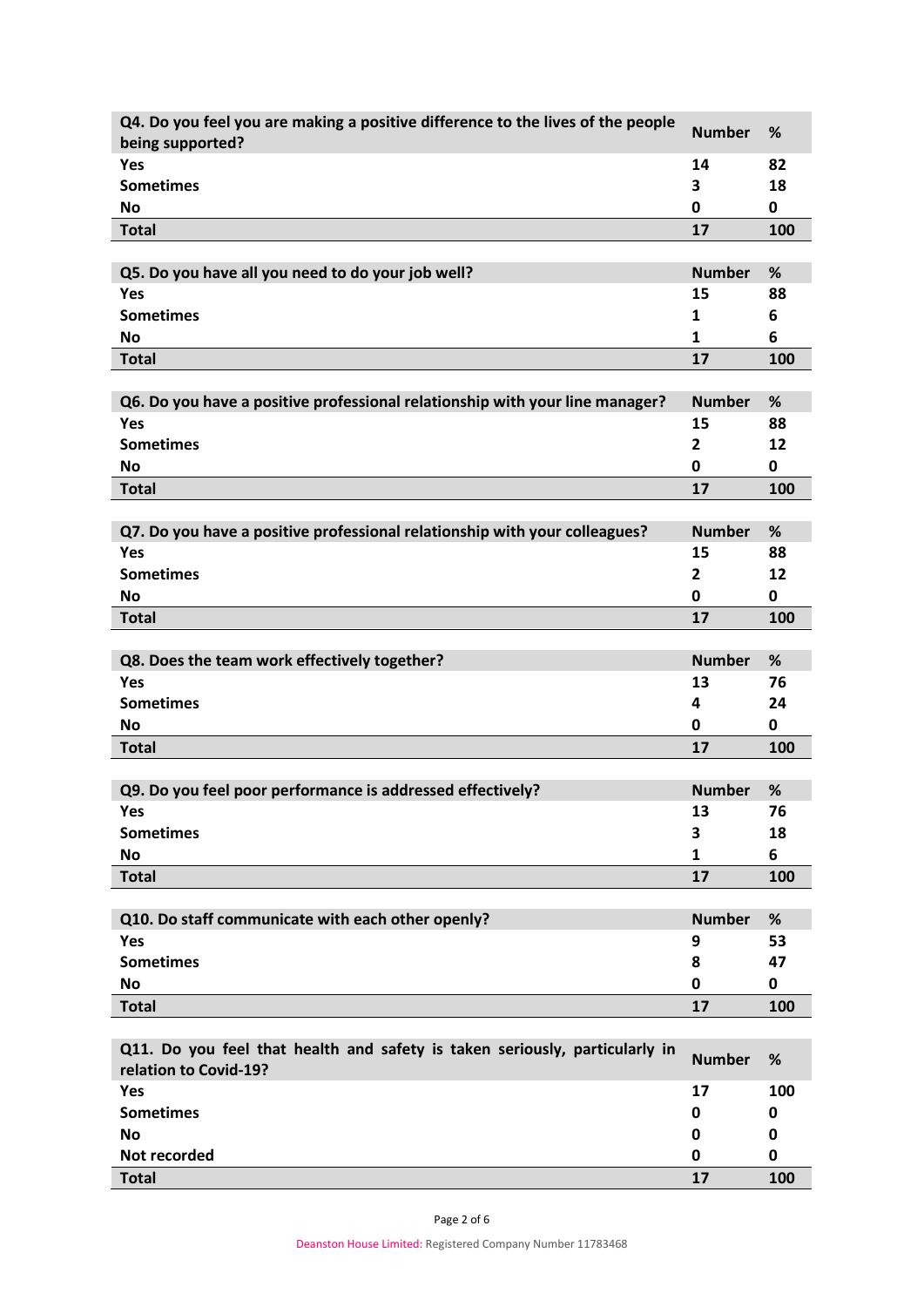| Q12. Do you know where to access support in relation to your own health and<br>well-being? | <b>Number</b>  | %    |
|--------------------------------------------------------------------------------------------|----------------|------|
| Yes                                                                                        | 17             | 100  |
| <b>Sometimes</b>                                                                           | 0              | 0    |
| <b>No</b>                                                                                  | 0              | 0    |
| <b>Total</b>                                                                               | 17             | 100  |
|                                                                                            |                |      |
| Q13. Do you like the food provided?                                                        | <b>Number</b>  | %    |
| Yes                                                                                        | 9              | 53   |
| <b>Sometimes</b>                                                                           | 6              | 35   |
| <b>No</b>                                                                                  | $\overline{2}$ | 12   |
| <b>Total</b>                                                                               | 17             | 100  |
|                                                                                            |                |      |
| Q14. If you have a problem at work, do you know where to seek support or<br>advice?        | <b>Number</b>  | %    |
| Yes                                                                                        | 17             | 100  |
| <b>Sometimes</b>                                                                           | 0              | 0    |
| <b>No</b>                                                                                  | 0              | 0    |
| <b>Total</b>                                                                               | 17             | 100  |
|                                                                                            |                |      |
| Q15. Do you receive regular supervision?                                                   | <b>Number</b>  | %    |
| Yes                                                                                        | 14             | 82   |
| <b>Sometimes</b>                                                                           | 1              | 6    |
| <b>No</b>                                                                                  | $\overline{2}$ | 12   |
| <b>Total</b>                                                                               | 17             | 100  |
|                                                                                            |                |      |
| Q16. Do you get told when you have a done a good job?                                      | <b>Number</b>  | %    |
| Yes                                                                                        | 14             | 82   |
| <b>Sometimes</b>                                                                           | 3              | 18   |
| <b>No</b>                                                                                  | 0              | 0    |
| <b>Total</b>                                                                               | 17             | 100  |
|                                                                                            |                |      |
| Q17. Do you feel you are offered development and training opportunities?                   | <b>Number</b>  | $\%$ |
| Yes                                                                                        | 12             | 70   |
| <b>Sometimes</b>                                                                           | 3              | 18   |
| <b>No</b>                                                                                  | 2              | 12   |
| <b>Total</b>                                                                               | 17             | 100  |
| Q18. Would you recommend working for ECHO to others?                                       | <b>Number</b>  | $\%$ |
| Yes                                                                                        | 16             | 94   |
| <b>Sometimes</b>                                                                           | 1              | 6    |
| <b>No</b>                                                                                  | 0              | 0    |
| <b>Total</b>                                                                               | 17             | 100  |
|                                                                                            |                |      |

# 2.2 Additional Comments

*"I would like Service Users to have more time to settle into DH, before another new service user is admitted into the same suite. Although, I appreciate that we must support families in emergency situations".*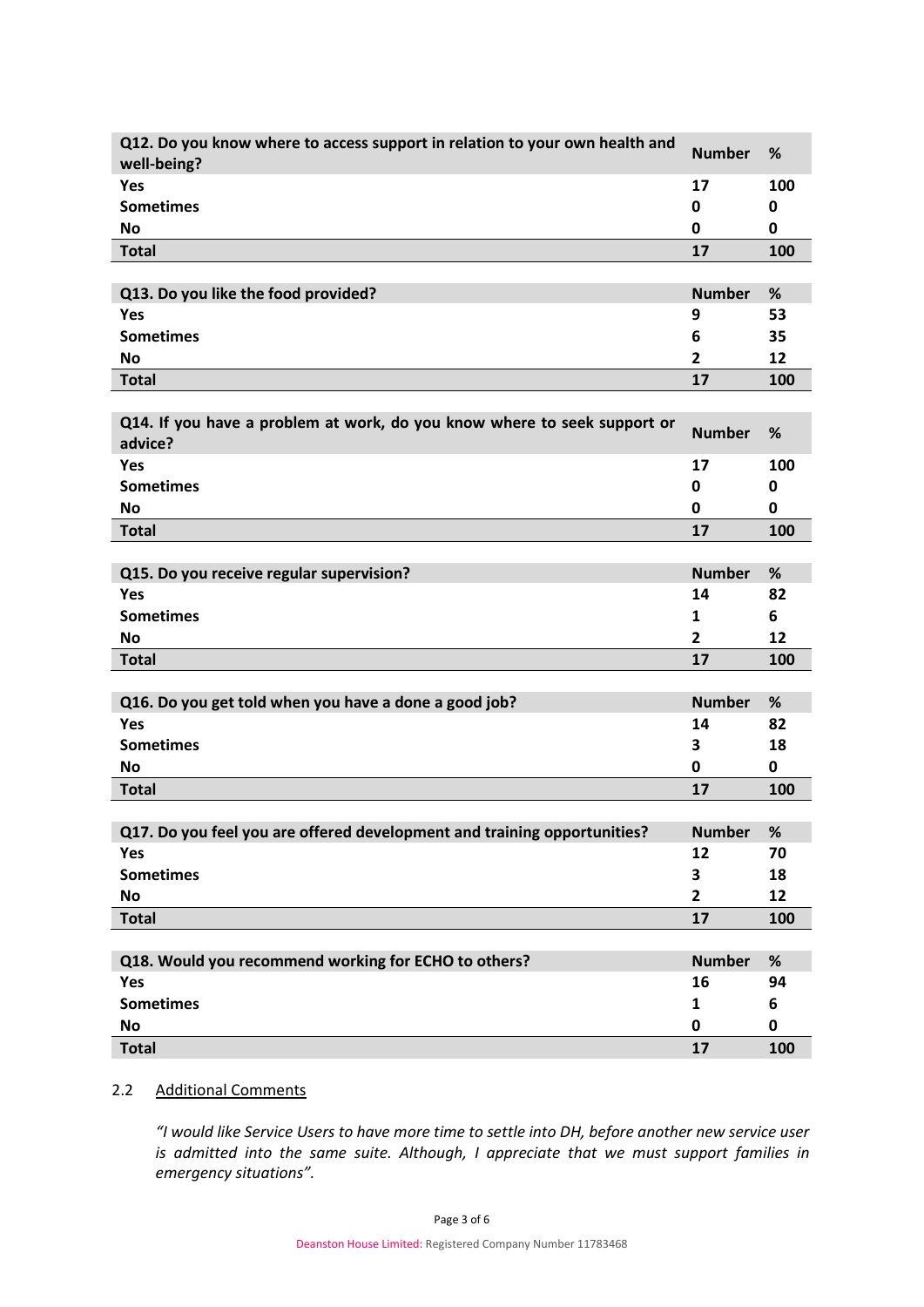*It can be difficult to integrate new staff into the team when there is a language barrier. This is harder for Service Users and new staff to build a rapport".* 

*"I like the team work at Deanston House and it has been proven time and time again, that staff will knuckle down and support the service to ensure our Service Users continue to receive the best care". F. McKenna*

*"I enjoy working with the residents. We require better access to computers throughout the day. More variety in lunch meals and better quality evening meals. The minibus needs a daily check from a responsible person". D. Hilley*

*"Personally, as admin I feel I would benefit with more training and development opportunities. The best thing about working at Deanston House is being an active part in the Service User's support. Watching them progress and do well is very rewarding. Megan.*

*"Echo is a great company to work for. I always feel supported and I am provided with all the resources I need to do a good, professional job. It's good to see the successes with Service Users and to be part of an excellent team. As a team we could be more consistent with our work with Service Users, this is always a challenge with a large staff team and is considered a work in progress. R. Clarke*

"*I think we could work better together to support new admissions and learn from each others' experiences". Y. Dryden*

*"More training and development opportunities". Anonymous*

*"Really enjoy the environment at Deanston House. The vast majority of people are a pleasure to work with. The few issues in my role which could be improved are salary and benefits and lack of progressing". Glenn Morton.*

*"I enjoy working for Deanston House and I am proud of the support provided to Service Users and of the positive outcomes they achieve by living here. The staff are motivated and provide high quality support to the people who live at Deanston House". M. Greenberry.*

*"Deanston House is now the preferred residential care home for many local authorities looking to place a Service User. I am very proud to be part of the team who is delivering high quality care to our Service Users which is testament to the feedback received from Local Authorities and the NHS". C. Beattie* 

#### 2.3 What can be improved?

- 2.3.1 More time between discharges and admissions.
- 2.3.2 Staff to work effectively together to support new admission.
- 2.3.3 Better access to computers for staff.
- 2.3.4 More variety and better quality of meals.
- 2.3.5 More training and support for admin.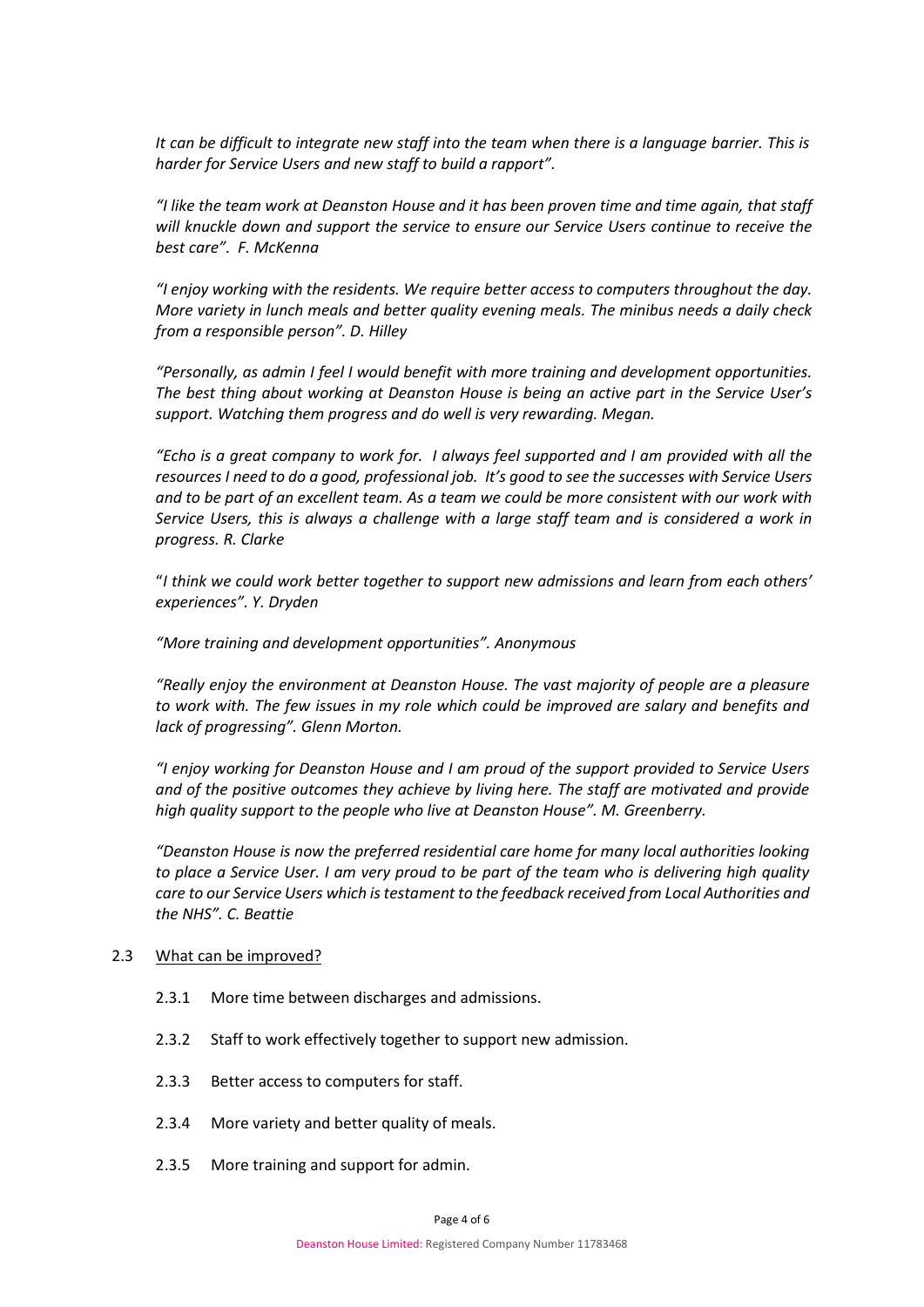- 2.3.6 Review salary and benefits for all staff.
- 2.3.7 Company vehicles to be checked and cleaned before use.

## 2.4 Best things about Deanston House

- 2.4.1 Environment.
- 2.4.2 Staff are motivated and provide excellent care and support.
- 2.4.3 Playing an active part in Service Users lives and to see them develop.
- 2.4.4 Great Company to work for and being part of an excellent team.
- 2.4.5 Staff are a pleasure to work with.
- 2.4.6 Staff are proud of the support they provide to Service Users.
- 2.4.7 94% of staff would highly recommend working at Deanston House to others.

# **3. CONCLUSIONS**

- 3.1 A total of 17 staff completed the survey out of 75 staff (22%). The low figures can be attributed to staff sickness (Covid-19), holidays and new staff commencing.
- 3.2 The response level is slightly down from the previous year's survey where 19 staff completed the survey out of 69 with a response rate of 28%.
- 3.3 71% of respondents reported they are clear about their role at Deanston House, whilst 19% are sometimes aware of their role.
- 3.4 59% of respondents feel their salary and benefits are competitive with similar jobs, which is a similar number from last year's survey.
- 3.5 100% of staff report they feel their health and safety, particularly that Covid-19 is taken seriously and know where to access support, seek advice if required.
- 3.6 53% of staff reported they liked the food provided, which is an improvement from 16% on last year`s survey.
- 3.7 12% of staff do not feel they are offered development and training opportunities.
- 3.8 88% of staff reported to have a positive relationship with their line manager.